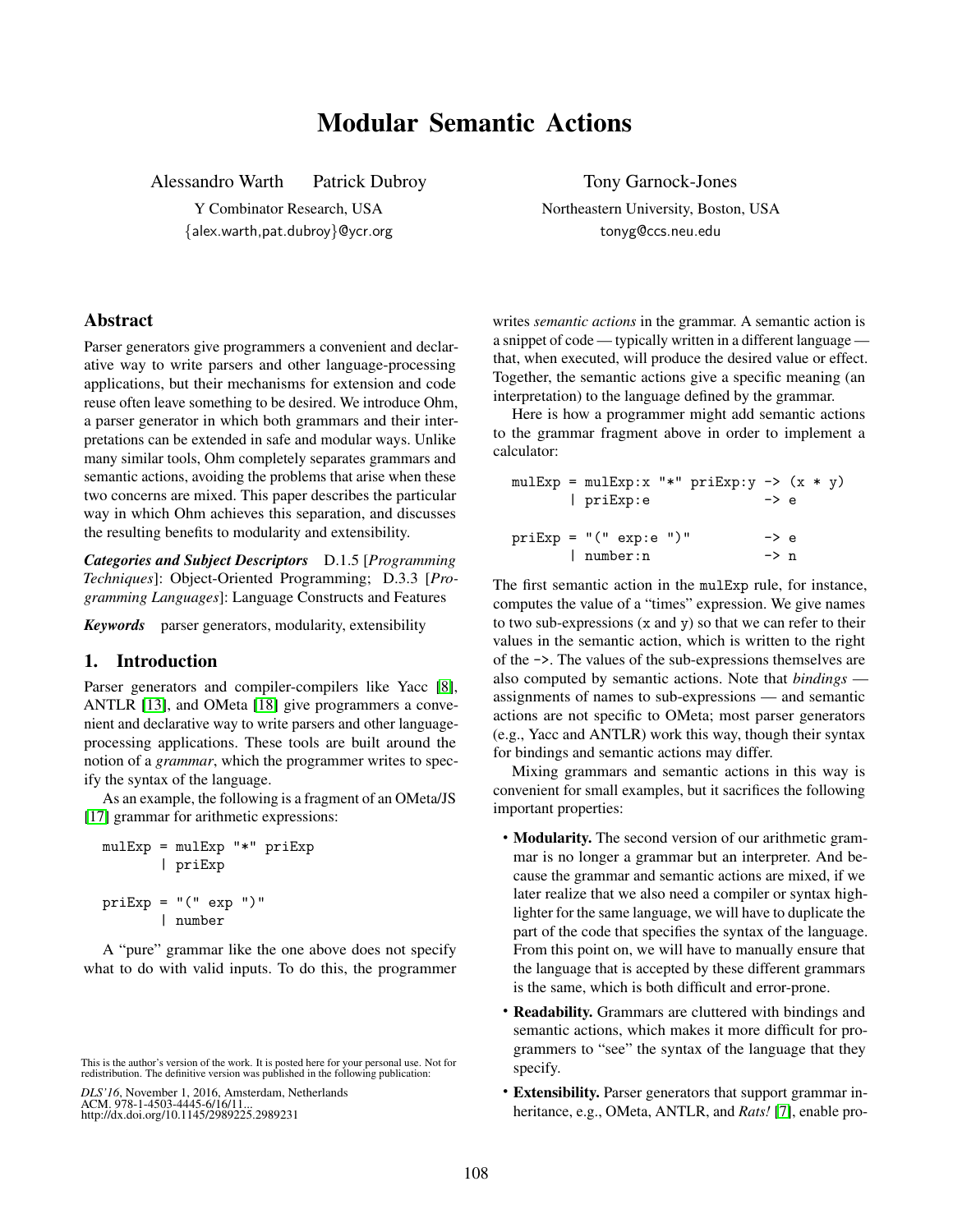grammers to override rules from the parent grammar, do "super-sends", etc. But while these mechanisms provide adequate support for extending the syntax of a grammar, they do not make the task of providing different semantic actions any easier: as discussed above, to override a semantic action (e.g., to change the implementation of "times" expressions in our calculator) the programmer has to duplicate the code that specifies the syntax that is associated with it.

In this paper, we introduce Ohm, a new parser generator based on Parsing Expression Grammars (PEGs) [\[5\]](#page-11-5) that enables programmers to write modular, readable, and extensible grammars as well as semantic actions. Our design accomplishes this by enforcing a strict separation between grammars and semantic actions, both *in code*, and *in time*:

- In code. The fact that Ohm's grammars and semantic actions are written separately — as in Newspeak's Executable Grammars [\[1\]](#page-11-6) — leads to more readable grammars, and makes it possible for grammars and semantic actions to be extended independently, using familiar object-oriented mechanisms. (More on this in Section 4.)
- In time. In Ohm, it is the grammar's job (and only the grammar's job) to determine whether an input is valid; semantic actions are only evaluated on valid inputs.<sup>[1](#page-1-0)</sup> This leads to a simpler programming model, as the programmer does not have to worry about the interaction of semantic actions with backtracking.

The contributions of this paper are (i) the design of the Ohm parser generator, and (ii) the following novel concepts, which not only support the separation of grammars from semantic actions, but also support each other:

- Static checks (Section [2.5\)](#page-5-0) ensure that semantic actions are "compatible" with the grammar. This can prevent later changes to the grammar from introducing subtle bugs to existing semantic actions.
- A novel distinction between *lexical* and *syntactic* rules (Section 3) gives programmers a more readable and less error-prone way to handle whitespace in their grammars. (Say goodbye to those pesky "space\*" expressions!) This feature also makes writing semantic actions more convenient in the presence of the static checks.
- Ohm's notion of a *semantics* (Section [2.2\)](#page-2-0), which is a collection of *operations* that can be invoked on valid inputs.
- Extensibility mechanisms for grammars and semantics (Section 4) that "play nicely" with the aforementioned static checks. Ohm's grammars and semantics can be extended independently of each other, e.g., a programmer

```
Arithmetic {
  exp = addExpaddExp = addExp "++" mulExp -- plus| addExp "-" mulExp -- minus
         | mulExp
 mulExp = mulExp "*" priExp -- times
         | mulExp "/" priExp -- div
         | priExp
 priExp = "(" exp ")" -- paren| num
 num = dig+dig = "0".."9"
}
```
<span id="page-1-1"></span>Figure 1. Ohm grammar for a language of arithmetic expressions.

can create a new semantics by "subclassing" an existing semantics without also extending its associated grammar.

The next section introduces Ohm's grammars, semantics, and static checks, using the arithmetic language as a running example.

# 2. Ohm by Example

Ohm consists of (i) a PEG-based language for writing grammars, and (ii) a library that enables programmers to match inputs against a given grammar as well as define and use semantics for their grammars. At the time of this writing, there are two ohm implementations: Ohm/JS [\[19\]](#page-11-7), which is our JavaScript-based reference implementation, and Ohm/S [\[14\]](#page-11-8), for Smalltalk. Ohm grammars are platform-independent: there is only one syntax for writing them, and the same grammar can be used in either of the Ohm implementations. The libraries, on the other hand, are platform-specific. All of the examples in this paper are written in Ohm/JS.

In this section, we explain the rationale and implications of Ohm's design in the context of a running example: a language of arithmetic expressions. The full grammar for this language is shown in Figure [1.](#page-1-1)

An Ohm grammar has a name (e.g., Arithmetic) and contains a set of *rules*. Each rule has a name (e.g., exp, addExp, etc.) and a *body*, which can be any valid *parsing expression*. The language of parsing expressions supported by Ohm is summarized in Table [1.](#page-2-1)

#### 2.1 Recognizing Input

In order to use this grammar to recognize inputs, we must instantiate it using the Ohm API. If the grammar source is

<span id="page-1-0"></span><sup>1</sup> This means that Ohm does not support *semantic predicates*, which results in a small loss of expressiveness, e.g., it is not currently possible to write Ohm grammars for context-sensitive languages like Python and HTML.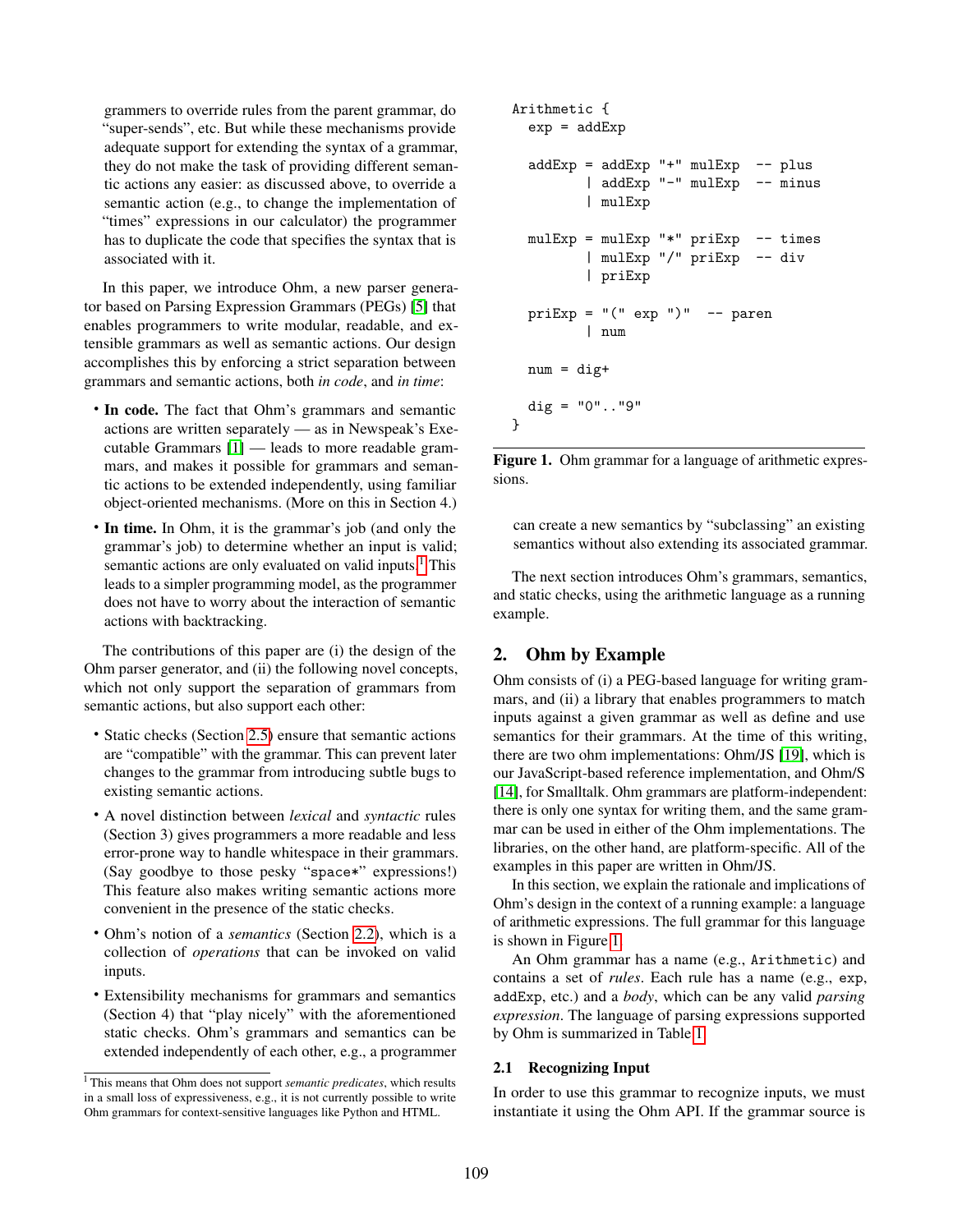| <b>Expression</b>   | <b>Meaning</b>                        |
|---------------------|---------------------------------------|
| "abc"               | terminal (matches the characters abc) |
| $"a"$ $"z"$         | character range                       |
| $e_1e_2$            | sequencing                            |
| $e_1 \mid e_2$      | prioritized choice                    |
| $\boldsymbol{x}$    | rule application                      |
| $x \leq e_1, , e_n$ | parameterized rule application        |
| $\rho^*$            | zero or more repetitions              |
| $e+$                | one or more repetitions               |
| $\&e$               | lookahead                             |
| $\sim e$            | negation                              |
| #e                  | lexification                          |

<span id="page-2-1"></span>Table 1. The language of Ohm parsing expressions.

stored in a file named "arithmetic.ohm", we can do this as follows:

```
var g =ohm.grammarFromFile('arithmetic.ohm');
```
Now we can use the grammar object's match method to recognize inputs. match returns a MatchResult instance, which (among other things) can be used to check whether the match succeeded or failed. For example:

| g.match('1+2*3').succeeded(); // true  |  |
|----------------------------------------|--|
| g.match('blerg').succeeded(); // false |  |

The match method takes an optional second argument that specifies the name of the start rule. If the start rule is not specified, it uses the grammar's *default start rule*, which is the first rule defined in the grammar — in this case, exp.

#### <span id="page-2-0"></span>2.2 Specifying and Using Semantics

Like context free grammars, PEGs describe the syntax of a language, but they do not specify what to do with valid inputs in that language — that is the responsibility of semantic actions. Unlike most parser generators, Ohm does not allow semantic actions to be written directly in a grammar. Instead, semantic actions are written in the host language using the Ohm library. In Ohm/JS, a hypothetical semantic action for the arithmetic grammar's num rule might look like this:

```
var numAction = function(ds) {
  return parseInt(ds.sourceString);
};
```
This function produces a semantic value for an input string that matches the grammar's num rule. For example, for an input string containing the text 42 (as a string), it would return the number 42. It does this by calling JavaScript's built-in parseInt function, passing it the portion of the input stream that was consumed by num's body expression (which is available as ds.sourceString).

Typically, the programmer writes a *set* of semantic actions, one for each of the rules in the grammar. This set forms a

family of related actions, much like different methods in a generic function. We call a family of semantic actions an *operation*. In Ohm/JS, when the programmer creates an operation, he must provide an object that maps rule names to semantic actions.

Consider the semantic actions for an operation that evalu-ates expressions in our arithmetic grammar<sup>[2](#page-2-2)</sup>:

```
var actions = \{exp(e) { ... },
  addExp(e) { ... },
  multexp(n) \{ \ldots \},
  num(ds) {
    return parseInt(ds.sourceString);
  },
  ...
}
```
This is known as an *action dictionary*, and it is simply a JavaScript object whose properties match up with the names of rules in the associated grammar. The value of each property is a function that implements the semantic action for its corresponding rule.

There are three "special" action names that can also appear in action dictionaries:

- \_nonterminal is a catch-all action, similar to Smalltalk's doesNotUnderstand: or Ruby's method\_missing.
- \_terminal is used for terminal expressions, e.g. "abc".
- \_iter is relevant to repetition expressions, which are discussed later in this paper.

These special action names offer a form of metaprogramming, making it easy for many different expressions to share the same semantic action —- without any boilerplate or duplicated code. In many parser generators (e.g., OMeta), we must write a separate semantic action for every rule in the grammar, even if they are nearly identical.

It is often convenient for one operation to depend on another. For example, a prettyPrint operation for arithmetic expressions might depend on a toAST operation. An operation is a family of actions, and we call a family of operations a *semantics*. Every operation in Ohm belongs to a particular semantics. To create a semantics for a given grammar, we call the grammar's createSemantics() method. Then, to add an operation to that semantics, we call its addOperation method, passing an action dictionary:

```
var s = g. createSemantics();
s.addOperation('eval()', {
  exp(e) { ... },
  ...
});
```
<span id="page-2-2"></span> $^2$  The examples in this paper use some features of the ECMAScript® 2015 (also known as *ES6*) syntax — specifically, *method definitions* and *arrow function definitions*.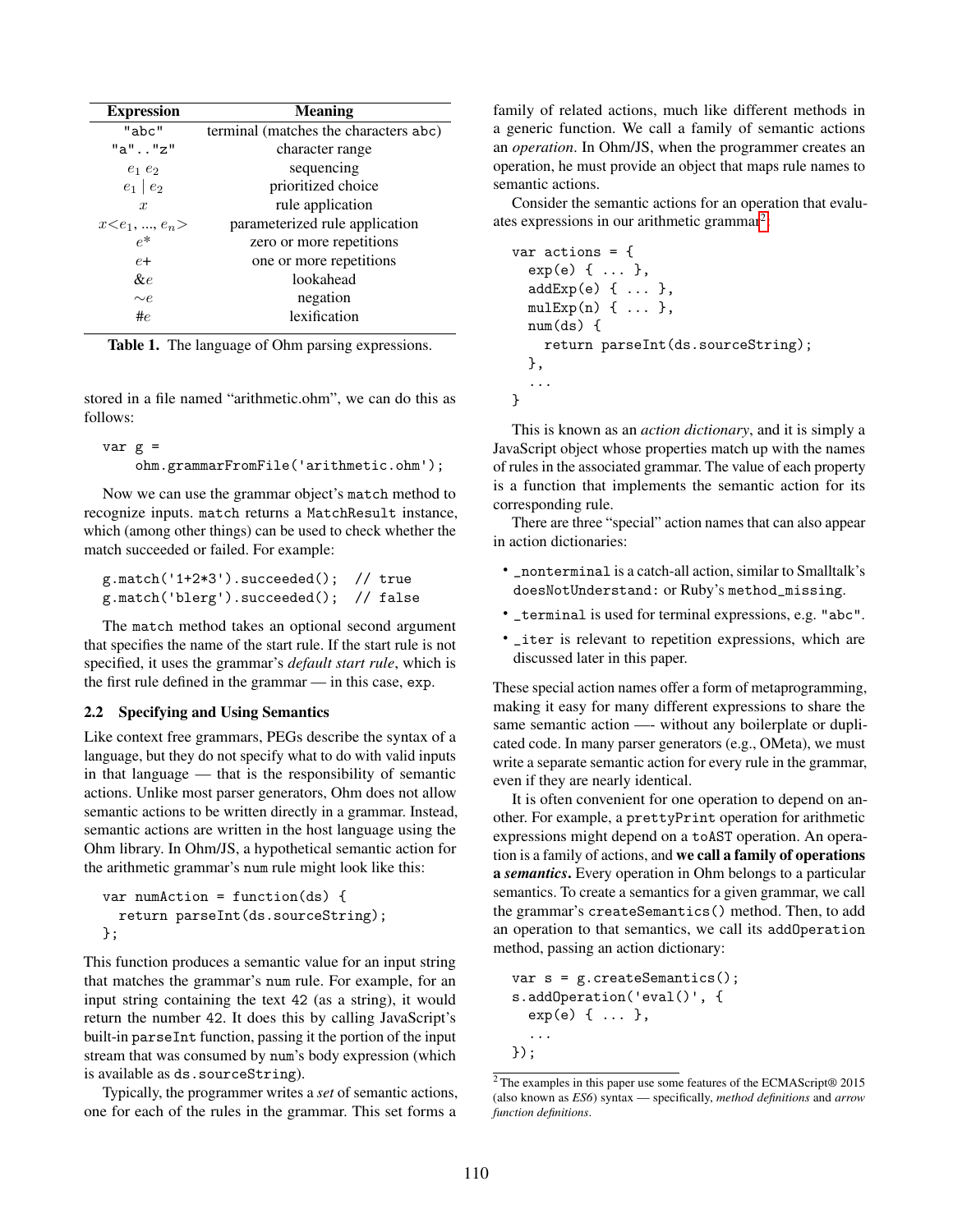Invoking an operation. A semantics behaves like a function that takes a single (successful) MatchResult argument and returns a *semantic adapter*. A semantic adapter provides a method corresponding to each operation in the semantics. For example, we can invoke the *eval* operation by calling an adapter's eval() method:

s(g.match('1+2\*3')).eval(); // Returns 7

Defining multiple operations. Since a semantics represents a *family* of operations, we can of course define other operations in the same semantics:

```
s.addOperation('toAST()', {
 exp(e) { ... },
  ...
});
```
Now the adapters created by this semantics will have both an eval and a toAST method. We can invoke toAST in the expected manner: s(matchResult).toAST().

Defining multiple semantics. The same grammar may have more than one semantics associated with it. For example, the semantics declared below provides its own typecheck and eval operations:

```
var otherS = g. createSemantics();
otherS.addOperation('typecheck()', ...);
otherS.addOperation('eval()', ...);
```
The operations in s are completely separate from those in otherS, even when they have the same name (e.g., eval). This means that a grammar can be used in different ways, *even in the same program*, in a completely modular way. There is no risk of name clashes, accidental overriding, etc. Note that the same MatchResult instance can be used with more than one semantics, i.e., the programmer can access the functionality provided by different semantics for the same input, *without having to parse it multiple times*.

Now that we have seen how semantic actions are organized in the Ohm/JS API, we turn our attention to the mechanics of writing the semantic actions themselves.

#### <span id="page-3-2"></span>2.3 Writing Semantic Actions

The number of arguments of a semantic action is determined by the *arity* of the body of its corresponding rule in the grammar. Informally, we can say that the arity of an expression is generally equal to the "number of things" matched by that expression. For example, recall the definition of the exp rule from Figure [1:](#page-1-1)

 $exp = addExp$ 

A semantic action for exp will have one argument, because the rule body consists of a single expression: an application of the addExp rule. Similarly, the dig rule:

dig = "0".."9"

| <b>Expression</b>   | Arity                                                       |
|---------------------|-------------------------------------------------------------|
| "abc"               | 1                                                           |
| "a""z"              |                                                             |
| $e_1e_2$            | $Arity(e_1) + Arity(e_2)$                                   |
| $e_1 \mid e_2$      | Arity $(e_1)$ if Arity $(e_1)$ = Arity $(e_2)$ <sup>3</sup> |
| $\boldsymbol{x}$    |                                                             |
| $x \leq e_1, , e_n$ |                                                             |
| $\rho^*$            | Arity(e)                                                    |
| $e+$                | Arity $(e)$                                                 |
| & e                 | Arity $(e)$                                                 |
| $\sim e$            | 0                                                           |
| # $e$               | Arity(e)                                                    |

<span id="page-3-1"></span>Table 2. The arities of Ohm parsing expressions.

also has an arity of 1. Its body is a *character range* expression, which consumes a single character from the input stream (in this case, any character from 0 to 9, inclusive).

The arity of each type of parsing expression in Ohm is summarized in Table [2.](#page-3-1)

Each argument to a semantic action is a semantic adapter, just like the object produced by s (matchResult). At this point, the role of adapters may be more clear: a semantic adapter is an interface to a concrete syntax tree (CST) node. It provides a way of evaluating semantic operations on a particular node. In fact, adapters are the *only* interface to CST nodes. This was a key design decision behind Ohm's modular semantics, which we discuss in detail in Section 5.

To invoke an operation on a semantics adapter, we simply call one of its methods, e.g., eval(). For example, here is a possible semantic action for the exp rule:

```
exp(e) {
  return e.eval();
}
```
The call e.eval() returns the semantic value of exp's body expression, which is provided by the addExp action so we'll need to add that action too. Recall the definition of addExp:

```
addExp = addExp "++" mulExp -- plus| addExp "-" mulExp -- minus
       | mulExp
```
The body of this rule is an *alternation* of three parsing expressions. The expression in the first branch:

```
addExp "+" mulExp
```
has arity 3. That is, it will produce 3 CST nodes if it successfully matches the input: one for the addExp application, one for the terminal "+", and one for the mulExp application. Likewise, the expression in the second branch also has arity 3. However, the third branch:

<span id="page-3-0"></span><sup>&</sup>lt;sup>3</sup> An alternation containing expressions with different arities is a static error.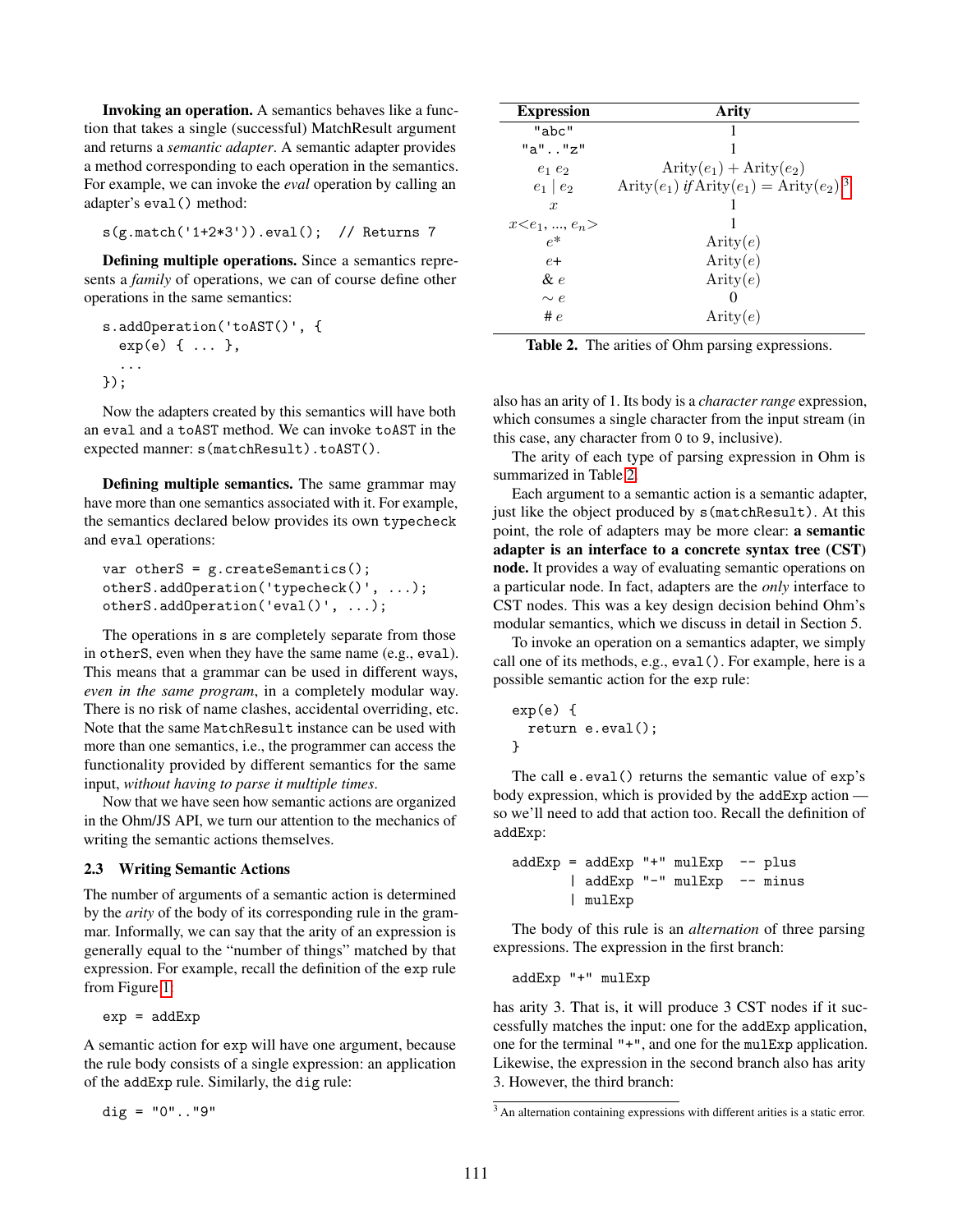#### mulExp

only has arity 1.

This mismatch of arities in the three branches would be problematic for someone who is trying to write a semantic action for addExp. How many arguments should that semantic action take? It would be awkward if it depended on which branch succeeded — the programmer would be forced to check the value of arguments.length in order to implement an appropriate action. To make matters worse, that would make it impossible for Ohm to check the arities of semantic actions at operation creation time, which would in turn make programming with Ohm more error-prone. For these reasons, Ohm requires every branch of an alternation expression to have the same arity. This check is performed statically on the grammar.

We could address this by refactoring the first two choices of addExp into their own rules:

```
addExp = addExp_plus
       | addExp_minus
       | mulExp
addExp_plus = addExp "+" mulExp
addExp_minus = addExp "-" mulExp
```
Now each branch in addExp has arity 1, and both addExp\_ plus and addExp\_minus have arity 3, and everything is consistent. The downside of this refactoring is that it has made our grammar more verbose.

As a convenience, Ohm provides a syntactic sugar for this common construction: the programmer can write *case labels* (e.g., -- plus) as a way of declaring a new rule (e.g., addExp\_plus) inline. Thus, the original arithmetic grammar shown in Figure [1](#page-1-1) (which includes several case labels) desugars to the refactored version above.

Case labels are only required when the branches of an alternation have different arities. A simple alternation like username | email does not require case labels, since both branches have the same arity.

The case labels mean that to implement the semantics for addExp, we write three separate semantic actions for the main addExp rule:

```
addExp_plus(a, op, b) {
 return a.eval() + b.eval();
},
addExp_minus(a, op, b) {
 return a.eval() - b.eval();
},
addExp(e) {
 return e.eval();
}
```
Notice that the semantic action for the addExp rule is simply calling eval () on its only argument. In Ohm, we refer to this a *pass-through action*. Pass-through actions are very common, so as a convenience, any rule with arity 1

that does not have a semantic action automatically gets passthrough behavior. This prevents the programmer from having to write boilerplate code, and enables him to focus on the more interesting semantic actions.

The semantic actions for mulExp can be written in a very similar manner to addExp. We continue by writing a semantic action for the priExp\_paren case, which is straightforward:

```
priExp_paren(open, e, close) {
 return e.eval();
}
```
The num rule is a bit more interesting. Recall its definition in the arithmetic grammar:

 $num = dig+$ 

The rule body uses the one-or-more operator (+), which is one of the PEG *repetition operators*. No matter how many times dig is matched, the expression dig+ is represented by a single *repetition node* in the parse tree — so the num action takes a single argument.

The semantic adapter for a repetition node has special behavior. Its interface is the same as any other adapter in the same semantics, but its methods return arrays, which are the result of mapping the operation over all of the matches. As an example, consider the following semantic actions for the num and dig rules:

```
num(ds) {
  var digits = ds.eval();
  return digits.reduce(
      (acc, d) \Rightarrow acc * 10 + d,
      (0):
},
dig(d) {
  // In a semantic action, `this` is bound to
  // a semantic adapter for the current node.
  var ch = this.sourceString;
  return ch.charCodeAt(0) -
         "0".charCodeAt(0);
}
```
In num's semantic action, the call to ds.eval() returns an array of one or more values, i.e., the results of invoking the dig action for each successful match of the dig rule.

However, we could write these actions more simply. The num action could simply use JavaScript's built-in parseInt to convert its entire matched input to a number. If we do that, then we can avoid writing a semantic action for dig altogether, because it is never used.

#### 2.4 Putting It All Together

A complete definition of the eval operation is shown in Figure [2.](#page-5-1) It contains the simplified semantic action for num that we mentioned above, and omits the unnecessary passthrough actions for eval, addExp, mulExp, and priExp.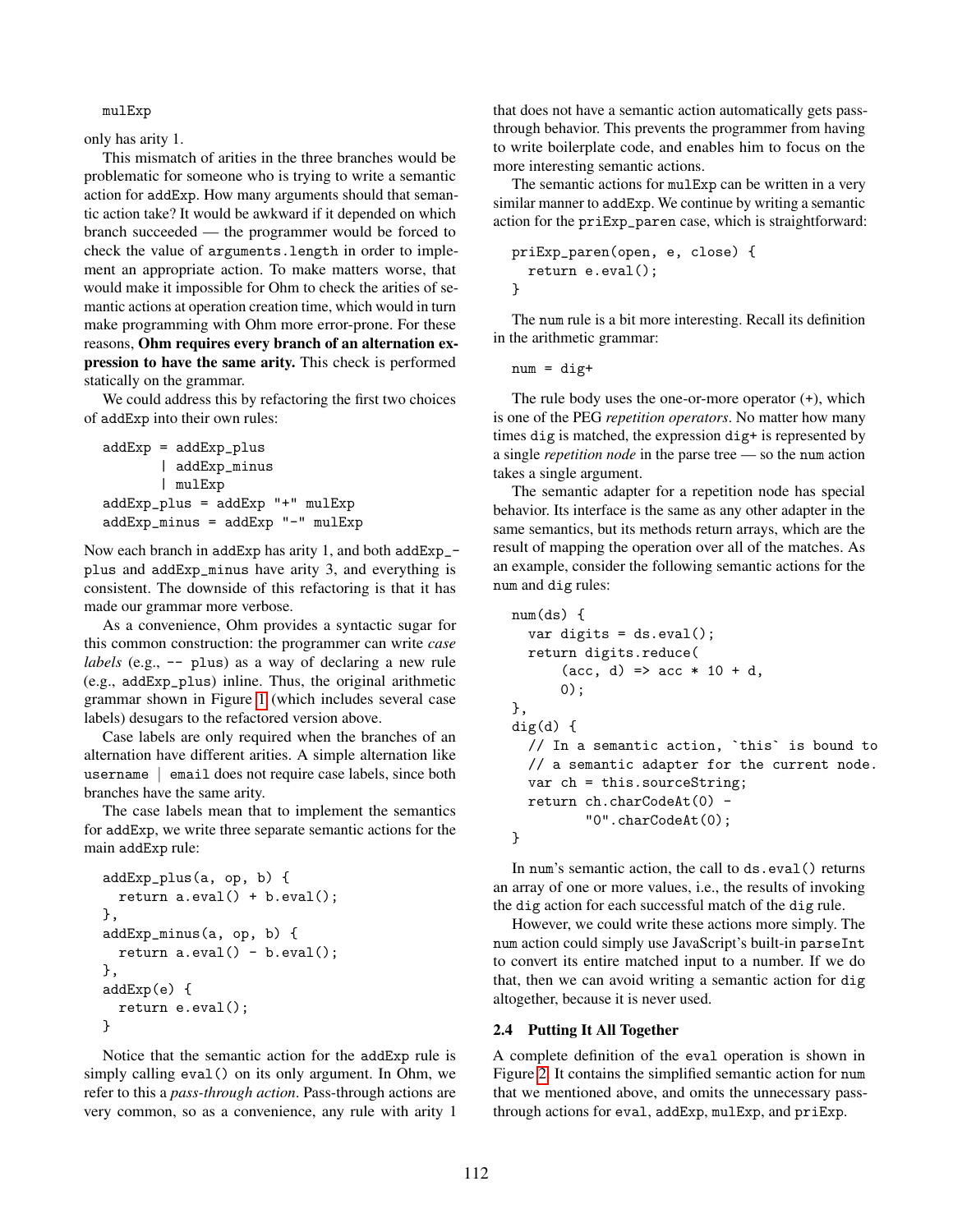```
s.addOperation('eval()', {
 addExp_plus(a, op, b) {
   return a.eval() + b.eval();
 },
 addExp_minus(a, op, b) {
   return a.eval() - b.eval();
 },
 mulExp_times(a, op, b) {
   return a.eval() * b.eval();
 },
 mulExp_div(a, op, b) {
   return a.eval() / b.eval();
 },
 priExp_paren(open, e, close) {
   return e.eval();
 },
 num(ds)return parseInt(ds.sourceString);
 }
});
```
<span id="page-5-1"></span>Figure 2. Definition of an eval() operation for the arithmetic grammar.

Together, the grammar defined in Figure [1](#page-1-1) and the eval operation defined in Figure [2](#page-5-1) implement a working calculator:

var matchResult =  $g.match('1+2*3');$ s(matchResult).eval(); // Returns 7

### <span id="page-5-0"></span>2.5 Static Checks

While the separation of syntax and semantics has benefits for modularity, it also introduces some challenges. In particular, if the grammar is modified, it can easily fall out of step with the semantics. In order to mitigate these problems, addOperation performs two important static checks:

- 1. It verifies that each key in the action dictionary corresponds to a rule in the grammar. This prevents operations from breaking silently when a rule is renamed or removed from the grammar: in this case, the call to addOperation (i.e., the definition of the operation) will raise an error indicating that the action dictionary must be updated.
- 2. It checks that the number of formal parameters of each function in the action dictionary is equal to the arity of the corresponding rule in the grammar. This makes the connection between the grammar and the semantic actions more rigid, and prevents operations from breaking silently when the syntax of the language changes.

Note that the second check relies on the fact that branches of an alternation expression are required to have the same arity (as described in Section [2.3\)](#page-3-2). Without this property, a rule like addExp would map to a single semantic action that could be called with either one or three arguments, requiring a dynamic check to distinguish between cases. This solution is brittle in the face of changes to the grammar, e.g., if a new case is added or the arity of a case is changed. Ohm's static checks help protect the programmer against a large class of errors that can be caused by such changes.

# 3. Handling Whitespace in Ohm

If you are familiar with scannerless parsing formalisms, you may have noticed that the calculator we created in the previous section does not support spaces in the input. In most PEG-based parser generators, spaces (and other semanticallyirrelevant characters) must be handled explicitly. For example, we could implement space skipping by changing our grammar as follows:

```
exp = addExp space*addExp = addExp space* "+" mulExp -- plus| addExp space* "-" mulExp -- minus
       | mulExp
mulExp = ... // similar to addExp
priExp = space* "(" exp space* ")" -- paren
       | num
num = space* dig+...
```
Space-skipping expressions make it more difficult for a programmer to "see" the syntax of a language defined by a grammar. Also, the semantic actions of rules that include space-skipping expressions would require additional arguments that would more than likely be ignored. To avoid both of these problems, Ohm handles space skipping implicitly through a simple convention described below.

#### 3.1 Lexical vs. Syntactic Rules

In Ohm, a rule that begins with an upper-case letter is called a *syntactic rule*; all other rules are known as *lexical* rules. In a grammar that contains only lexical rules (like our arithmetic grammar), all whitespace must be explicitly skipped, just like in other PEG-based parser generators.

Inside a syntactic rule, whitespace characters are implicitly skipped before matching an expression. For example, the strings 'ab', ' ab', and ' a b' would all be matched by the following rule:

```
Letters = "a" "b"
```
These same inputs would also be matched by the rule Letters = letter+.

Figure [3](#page-6-0) shows a revised arithmetic grammar that allows whitespace around operators and expressions.

The only difference between this new version of the arithmetic grammar and the original version shown in Figure [1](#page-1-1) is that the rules Exp, AddExp, MulExp, and PriExp now begin with a capital letter — everything else is unchanged. The names of the semantic actions must also be changed, but they require no other changes to support this new version of the grammar.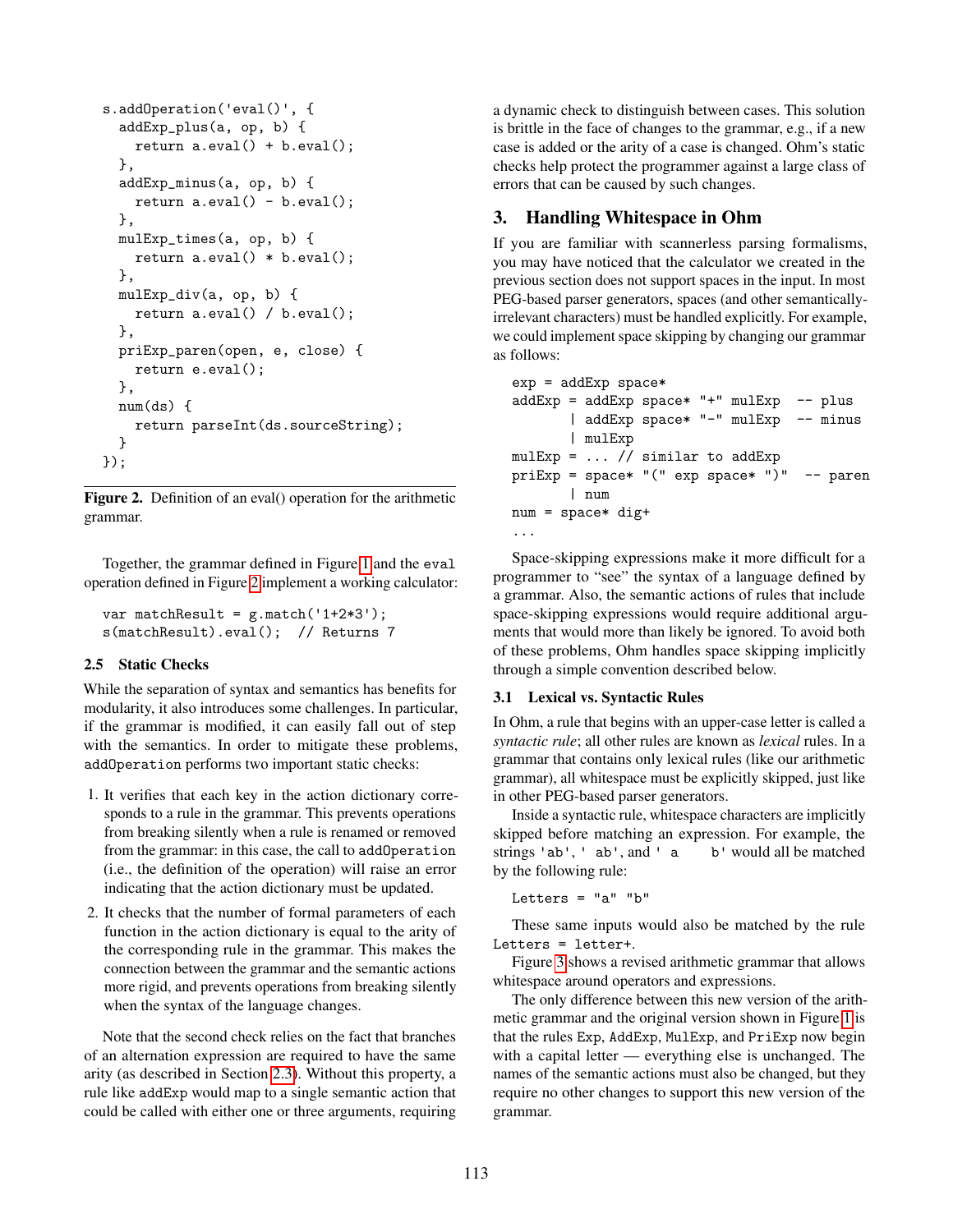```
Arithmetic {
 Exp = AddExpAddExp = AddExp "++" MulExp -- plus| AddExp "-" MulExp -- minus
         | MulExp
 MulExp = MulExp "*" PriExp -- times
         | MulExp "/" PriExp -- div
         | PriExp
 PriExp = "(" Exp ")" -- paren| num
 num = dig+dig = "0".."9"
}
```
<span id="page-6-0"></span>Figure 3. Modified arithmetic grammar which allows whitespace around operators and expressions.

With the modified arithmetic grammar, the following inputs will now be accepted:

```
g.match(' 1 +2').succeeded(); // true
g.match('2* 3 ').succeeded(); // true
```
Note that when the start rule (Exp in this example) is a syntactic rule, it also consumes trailing whitespace, as shown in the second call to match() above.

Ohm's syntactic rules implicitly skip anything that matches the grammar's space rule. Every grammar comes with a default implementation of space, which matches the traditional whitespace characters (space, tab, line feed, carriage return, etc.). A grammar author can optionally extend or override the built-in space rule, e.g., in order to treat comments as whitespace. Ohm's grammar extensibility features are described in the next section.

Sometimes it is necessary to prevent implicit space skipping at a particular point in a syntactic rule. For these cases, Ohm provides the *lexification* operator (#). Section 5 describes how we used the lexification operator to implement automatic semicolon insertion in a grammar for the JavaScript language.

### 4. Extensible Grammars, Modular Semantics

#### 4.1 Grammar Extension

To make it easier to build new languages that are based on existing ones, Ohm supports *grammar extension* using familiar mechanisms from object-oriented programming. An Ohm grammar is analogous to a class, and its rules are analogous to methods. When writing a new grammar, a programmer may *extend* (i.e., inherit from) an existing grammar, and override or extend its rules. If a grammar does not explicitly extend another, then it implicitly inherits from a built-in proto-grammar, which is where space and several other generally useful rules are declared. Here is an example of a grammar that inherits from the arithmetic grammar:

```
BetterArithmetic <: Arithmetic { ... }
```
A grammar can declare new rules using the = operator, and *override* rules using the := operator. This has the same purpose as the override keyword in C#: it enables early error detection by raising a compiler error if the user has made a typo or the original production has been removed in a new version of the parent grammar.

The += operator can be used to add a new case at the beginning of a rule. New cases are inserted at the beginning of a rule because PEGs give preference to earlier branches in an alternation, meaning that earlier expressions in an alternation have more control over the parse. For example, we can use += to add support for some commonly-used constants to the BetterArithmetic grammar:

```
BetterArithmetic <: Arithmetic {
 PriExp += const
  const = "pi" -- pi| "e" -- e}
```
The original definition of PriExp was:

```
PriExp = "(" Exp "")" -- paren| num
```
In the BetterArithmetic grammar, the line PriExp += const is equivalent to having overridden the PriExp rule, inserting const before the original two cases:

```
PriExp := const
        | "(" Exp ")" -- paren
        | num
```
However, writing the rule that way would mean that if the definition of PriExp in the arithmetic grammar were ever changed, BetterArithmetic would have to be kept manually in sync. Using the  $+=$  operator, the programmer can accurately express an intention to extend (and not replace) the definition in the base grammar.<sup>[4](#page-6-1)</sup>

If we add this grammar to the same file that contains the original arithmetic grammar ("arithmetic.ohm"), we can use ohm.grammarsFromFile to instantiate both grammars:

```
var grammars =
    ohm.grammarsFromFile('arithmetic.ohm');
var g2 = grammars. BetterArithmetic;
```
<span id="page-6-1"></span><sup>4</sup> Note that in PEGs, unlike context free grammars, extending a rule does not imply that the resulting grammar accepts a superset of the inputs accepted by the original. This is due to the semantics of prioritized choice.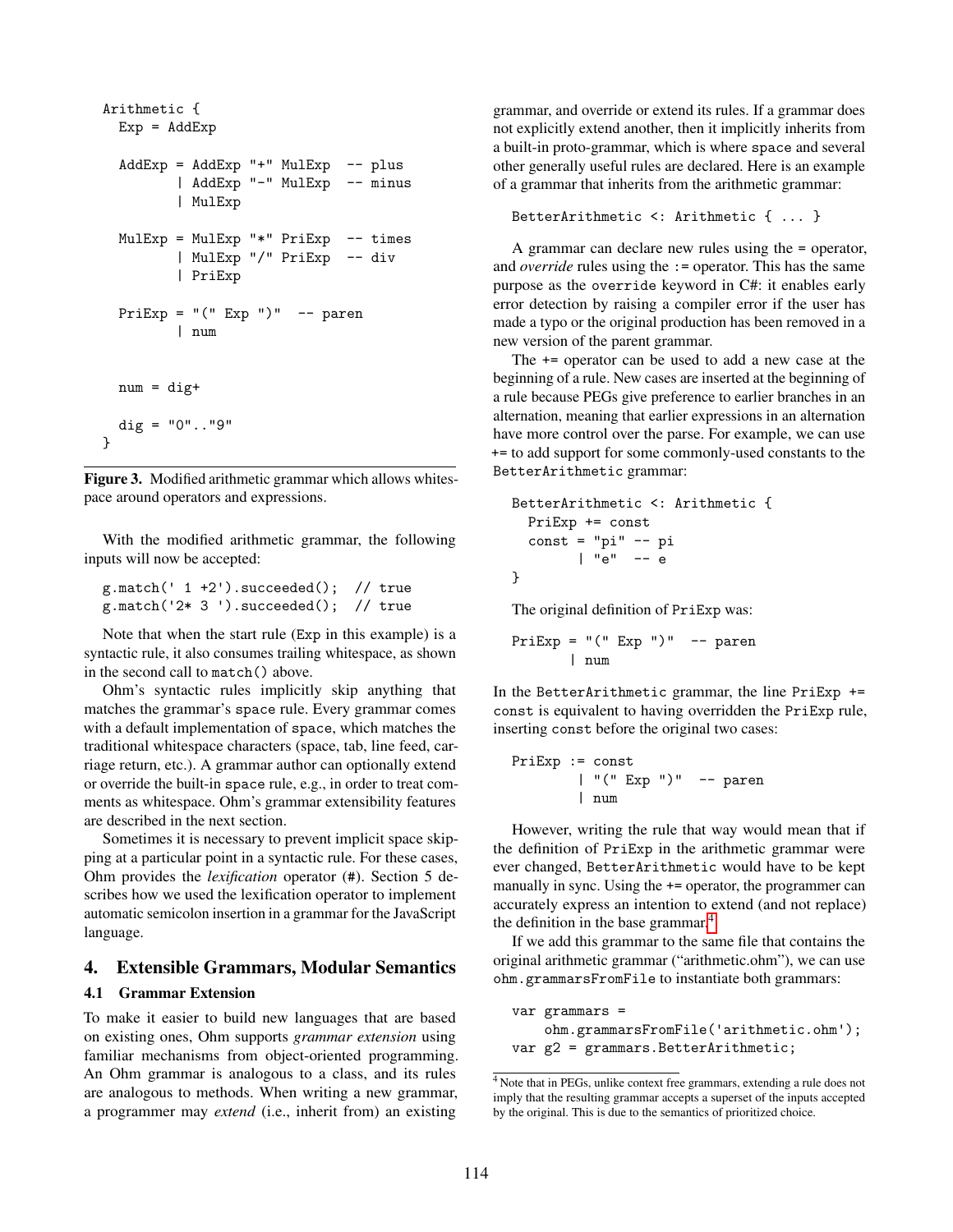Now we can use g2 to match arithmetic expressions that contain the constants e and pi:

```
g2.\text{match}(2 * pi * 8'). succeeded(); // true
g.\text{match}(2 * pi * 8'). succeeded(); // false
```
## 4.2 Semantic Extension

Recognizing valid expressions is one thing, but we also want to *evaluate* expressions in our BetterArithmetic language. If we try to use the eval operation we defined previously, Ohm will throw an error: "Cannot use a MatchResult from grammar 'BetterArithmetic' with a semantics for 'Arithmetic' ".

This makes sense: BetterArithmetic is a different grammar from Arithmetic. Their *syntactic* similarity does not imply that their semantics are the same. In fact, in our original semantics for Arithmetic, we could not have specified how to evaluate constants because they weren't even part of the language!

To evaluate expressions in our BetterArithmetic grammar, we could create a new semantics (via g2.createSemantics()) and define its eval operation from scratch, but that would result in lots of duplicated code. Ohm avoids this by providing a mechanism for extending semantics and their operations, in much the same way that you can extend grammars. The only thing required to extend the eval operation to our BetterArithmetic grammar is to implement actions for the two branches of the const rule. Here is how we could do that:

```
var s2 = g2. extendSemantics(s);
s2.extendOperation('eval', {
 const_pi(c) {
    return Math.PI;
 },
 const_e(c) {
    return Math.E;
 }
});
```
The extendSemantics method creates a new semantics that inherits operations from another semantics. To extend an operation, we call extendOperation, passing an action dictionary. The actions will be combined with the actions from the parent semantics — and if there are duplicates, the new actions override the old ones.

After doing that, s2's eval can be used to evaluate expressions containing pi and e:

// Returns 50.26548245743669  $s2(g2.\text{match}( '2 * pi * 8' ) ).eval();$ 

In this process, two important checks are made to ensure that the resulting operation is safe:

• Grammar compatibility. A grammar's extendSemantics method ensures that its argument is a semantics for that grammar or one of its parent grammars.

• Action arities. Similarly, a semantics' extendOperation method ensures that the resulting action dictionary has the correct arities for all the rules in its associated grammar whether they were declared in that grammar itself, or inherited, overridden, or extended from the parent grammar. Note that we did not have to implement a new action for num, since (a) its arity is unchanged from Arithmetic, and (b) its behavior is unchanged (we still want the default pass-through behavior). This check is performed for all of the operations of an extended semantics, including those which were only inherited but not overridden, the first time it is used with a MatchResult. (This is necessary because some rules may have been overridden, which could have caused their arities to change.)

# 5. Case Study: JavaScript

In the past two years, we have found Ohm to be useful in a number of real-world settings. These experiences have shaped the design and helped convince us that the language is sufficiently powerful, while being easy to learn and use. In this section, we describe our experience using Ohm to parse and process JavaScript. This is an interesting case study because:

- JavaScript's *automatic semicolon insertion* is a challenging case for Ohm's implicit whitespace skipping features, and
- the continuing evolution of the language (the 6th version of the specification was released in 2015) offers a realworld example of grammar and semantics extension.

Our JavaScript parser is based on version 5.1 of the EC-MAScript Language Specification (known as *ES5*). The language is implemented with a 335-line grammar which lives in the "examples" directory of the Ohm GitHub repository [\[19\]](#page-11-7).

### 5.1 Handling Automatic Semicolon Insertion

Like most ALGOL-influenced languages (e.g., C, C++, Java), JavaScript uses the semicolon (;) as a statement terminator. However, it allows semicolons to be omitted from the source code in certain situations. The ECMAScript Language Specification [\[4\]](#page-11-9) details the rules under which semicolons are "automatically inserted" $-$ i.e., the cases in which semicolons are not syntactically required.

In an earlier version of Ohm, this posed a problem for our ES5 grammar. Under certain conditions, ES5 statements may be terminated with a line terminator character rather than a semicolon. However, a line terminator is otherwise considered to be whitespace, meaning it is implicitly skipped over inside syntactic rules, which make up the bulk of our grammar.

The solution to this was to add the *lexification operator* (#) to Ohm. The lexification operator can be used to prevent implicit space skipping inside a syntactic rule. For exam-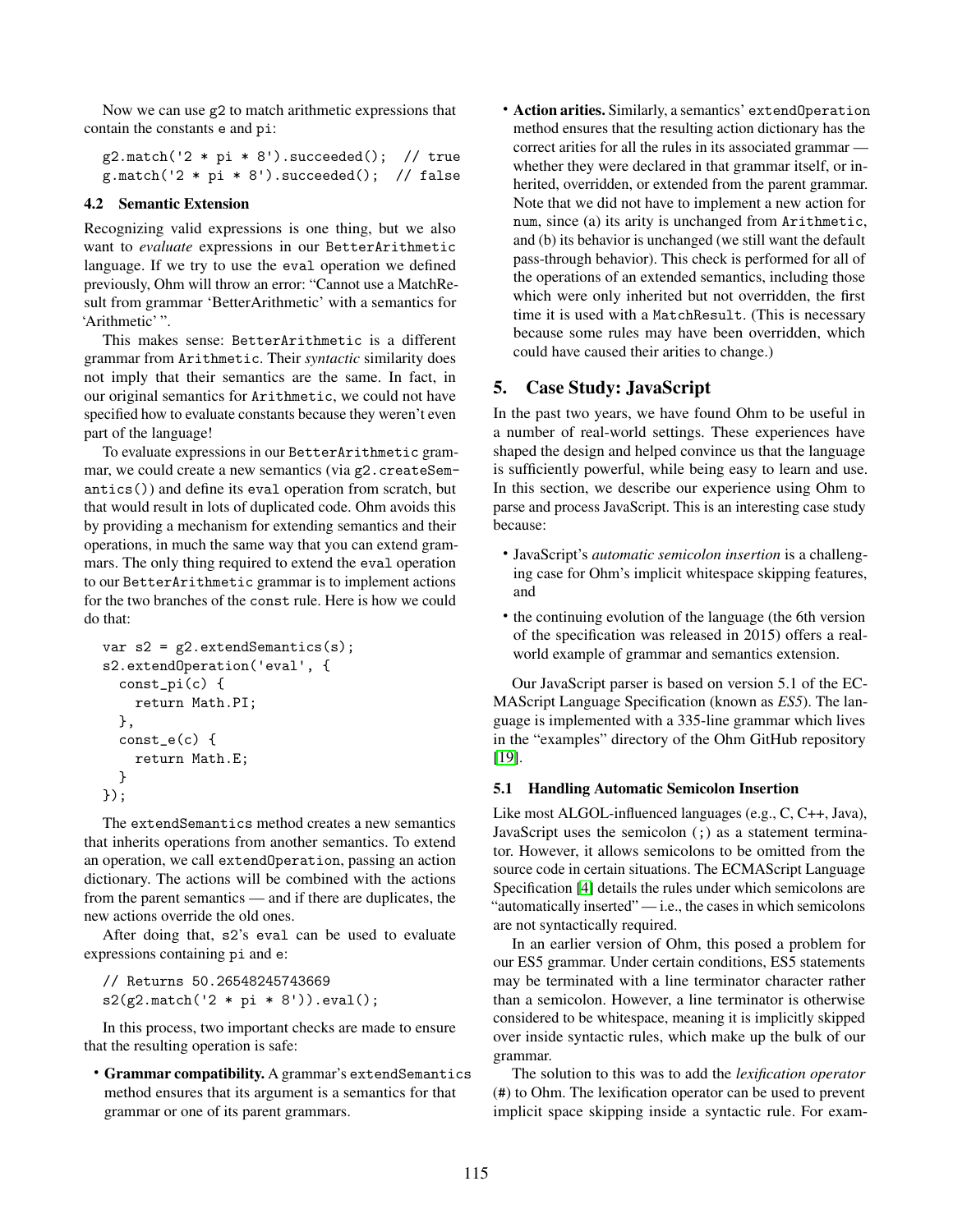```
ES6 <: ES5 {
 AssignmentExpression<guardIn> += ArrowFunction<guardIn>
 ArrowFunction<guardIn> = ArrowParameters #(spacesNoNL "=>") ConciseBody<guardIn>
 ArrowParameters = BindingIdentifier
                  | CoverParenthesizedExpressionAndArrowParameterList
  ...
}
```
<span id="page-8-0"></span>Figure 4. Fragment of an Ohm grammar implementing support for ES6 arrow function definitions. The full source code is available in the Ohm GitHub repository [\[19\]](#page-11-7).

ple, consider the VariableStatement rule from our ES5 grammar:

```
VariableStatement =
    var VariableDeclarationList<withIn> #sc
```
The expression #sc means: apply the sc rule, but do not implicitly skip spaces before it. This allows the sc rule to explicitly deal with the spaces — making it possible to implement the automatic semicolon insertion rules. If we had just written sc, Ohm's implicit space skipping would have taken effect *before* the application of sc, potentially consuming a syntactically-significant line terminator.

Without the lexification operator, the alternative would have been to rewrite all of the affected rules as lexical (rather than syntactic) rules. Doing so would have required the insertion of explicit space skipping throughout those rules, causing problems with readability in both the grammar and the semantic actions. The lexification operator, on the other hand, gives us an "escape hatch" that only requires explicit space skipping where it is absolutely necessary.

#### 5.2 Implementing ES6 Arrow Functions

In addition to the ES5 grammar, we have also implemented some features of the ES6 specification. We did this by creating a new ES6 grammar that extends the ES5 grammar. Figure [4](#page-8-0) shows a fragment of the grammar that implements support for so-called "arrow functions".

Ohm supports *parameterized rules*: rules that take parsing expressions as arguments. The grammar in Figure [4](#page-8-0) uses parameterized rules to supply the necessary context for handling ES5 in-expressions while avoiding the wholesale duplication of rules seen in the official specification [\[4\]](#page-11-9).

In addition to grammar extension, we also used Ohm's support for extending semantics in our ES6 example. First, we implemented a toES5 operation in a semantics for our ES5 grammar. This operation consists of only two semantic actions:

- The \_terminal action simply returns the original source code for the terminal.
- The \_nonterminal action invokes toES5() on all the child nodes, and concatenates their output.

In other words, for input that matches the ES5 grammar, this operation is simply the identity transformation. However, its purpose is similar to the "template method" design pattern [\[6\]](#page-11-10): by invoking toES5() on each node in the tree, it is open for extension in a child semantics. For example, we can implement an ES6-to-ES5 compiler by extending the toES5 operation with semantic actions for the ES6 forms:

```
var s = g.extendSemantics(es5semantics);
s.extendOperation('toES5', {
 ArrowFunction(params, _, arrow, body) {
   var def =
        'function ' + params.toES5() +
        ' + body.toES5();
    if (body.mentionsThis()) {
      def += ' .bind(this)';}
   return def;
 },
 ArrowParameters_unparenthesized(id) {
   return '(' + id.toES5() + ')';
 },
 ConciseBody_noBraces(e) {
   return '{ return ' + e.toES5() + ' }';
 }
});
```
One of the features of ES6 arrow functions is that the this keyword is lexically bound (which is not true in regular JavaScript functions). In our implementation, the semantic action for ArrowFunction checks if this is used anywhere in the function body. This is done using another operation called mentionsThis:

```
s.addOperation('mentionsThis()', {
  this(_) { return true; },
  _terminal() { return false; },
  _nonterminal(c) {
    return c.some(n \Rightarrow n.mentionsThis());
  },
  iter(arr) {
    return arr.some(n \Rightarrow n.mentionsThis());
  }
});
```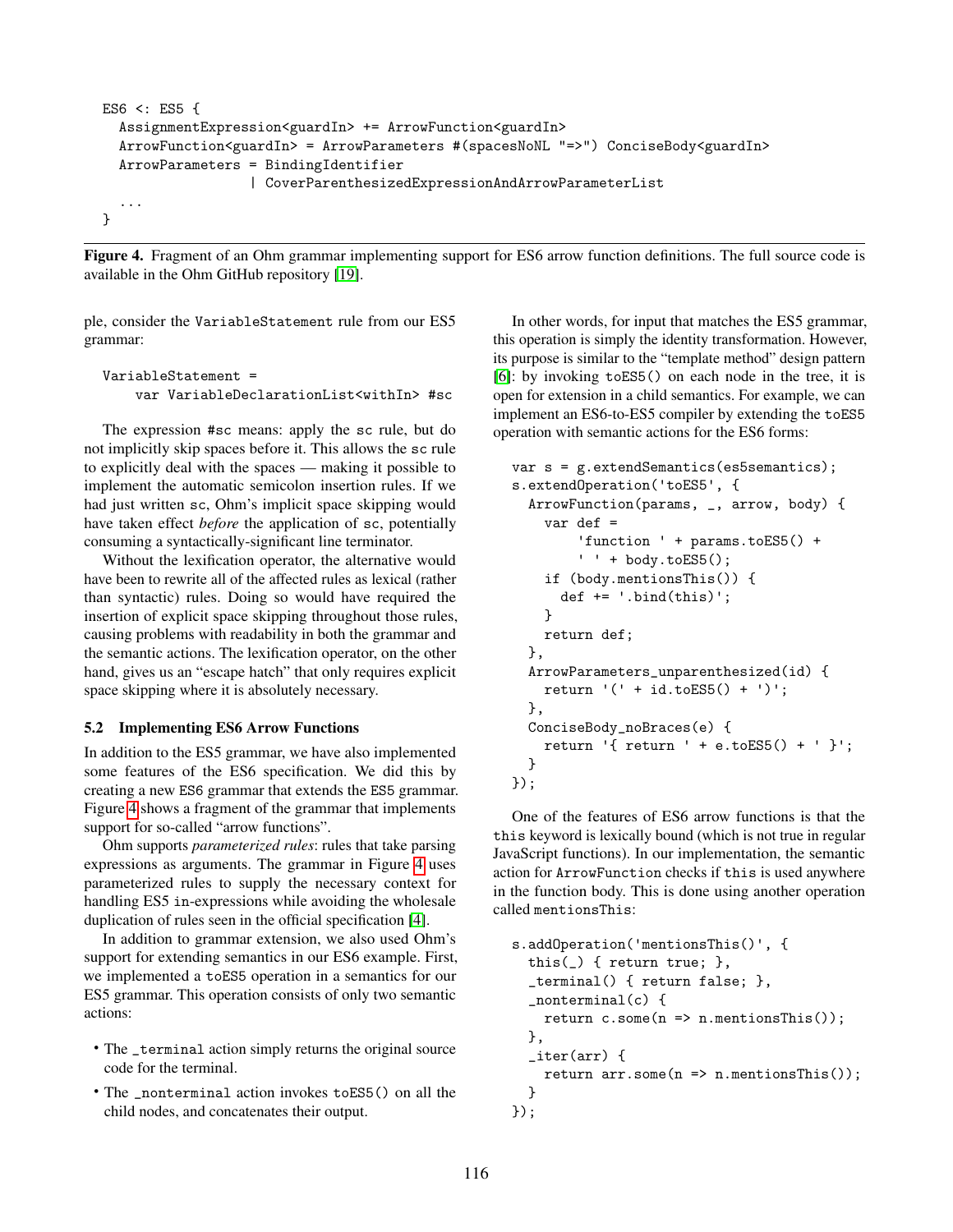Ohm's modular semantics make it easy to define "helper" operations like this inside of a semantics, with no danger of collision with operations defined by another semantics.

#### 5.3 A Note on Performance

Though a detailed analysis of Ohm's performance is outside the scope of this paper, we will briefly discuss the performance characteristics of our modular semantic actions.

We have used our ES5 grammar and the toES5 operation to parse and re-emit the complete source code of Ohm (approx. 5000 LOC). This represents a kind of worst case for the overhead of our framework, because it visits every single node in the tree (including terminals) and the semantic actions themselves perform very little work.

The results showed that the code generation step  $-$  i.e., the execution of the toES5 operation — accounts for approximately 10% of the total execution time. For comparison, we implemented toES5 as a recursive function that directly walks the parser's concrete syntax tree, which resulted in a total speedup of 6.8%. Based on these results, and given that we haven't yet put much effort into performance, we believe that the overhead of Ohm's modular semantic actions is unlikely to be a limiting factor in real-world use.

# 6. Related Work

There are many parser generators, compiler-compilers, and combinator libraries out there, some of which also enforce a separation between grammars and semantic actions. To enable a meaningful comparison with our particular approach, we evaluate each piece or category of related work based on the following scenarios:

- pure grammar  $\rightarrow$  operation: A grammar already exists, but it has no semantic actions. The programmer wants to specify what to do with each syntactic construct in the language.
- the "repetitive semantic actions" problem: The programmer wants to treat all of the syntactic constructs in the language the same way by default (i.e., with the same semantic action) and provide specialized semantic actions for a few of them.
- many operations: The programmer wants to do more than one thing with the grammar, e.g., implement an interpreter and a pretty-printer.
- modified operation: An operation (or grammar with semantic actions) already exists; the programmer wants to create a variant of this operation in which certain constructs are handled differently, e.g., make the "+" operator in our calculator multiply rather than add its operands.
- modified grammar and modified operation: As in the previous scenario, a grammar with semantic actions already exists. The programmer wants to both create a variant of the original grammar that supports a new syntactic

construct (e.g., add a new operator to our arithmetic language) and specify how to handle the new construct.

As we have demonstrated in previous sections, Ohm enables programmers to accomplish all of these tasks without any code duplication.

#### 6.1 Traditional Parser Generators

In this category, we include parser generators in which programmers write semantic actions directly in their grammars. META II [\[15\]](#page-11-11) is an early example of "a compiler-writing language that consists of syntax equations resembling Backus normal form and into which instructions to output assembly language commands are inserted." A modern, widely-used example of this category of parser generator is Yacc.

In the **pure grammar**  $\rightarrow$  **operation** scenario, the user of a traditional parser generator may avoid duplicating code by modifying the original grammar in place to add the desired semantic actions. But later, if he needs to do something else with the language  $-$  i.e., if he finds himself in the many operations scenario — he will have to duplicate the "pure" part of the grammar for each new operation. This creates serious maintenance problems, as future changes to the syntax of the language will require onerous and errorprone modifications to all of the duplicates.

Traditional parser generators do not offer a solution to the the "repetitive semantic actions" problem; the programmer is forced to duplicate the same semantic action for most of the rules in the grammar. Even if the programmer places the duplicated semantic action code in a function, he will still have to write identical semantic actions — which are now calls to that function — for most of the rules in the grammar.

To address the modified operation scenario, the programmer must duplicate all of the original grammar and most of its semantic actions, and in the modified grammar and modified operation scenario, not only the original grammar but *all* of its semantic actions must be duplicated.

#### 6.1.1 Variants with Support for Grammar Inheritance

Some of the parser generators in this category support grammar inheritance, rule overriding, etc. Examples include OMeta, ANTLR, and *Rats!*.

This form of object-oriented extensibility for grammars is not helpful in the pure grammar  $\rightarrow$  operation and many operations scenarios, since in order to specify a semantic action for a particular syntactic construct, the programmer still has to duplicate the part of the grammar that specifies its syntax. However, it does enable the programmer to avoid some (but not all) code duplication in the modified operation scenario: he can write a grammar that extends the original grammar — thus inheriting all of its rules and semantic actions — and override only the rules that correspond to the syntactic constructs that should be handled by semantic actions that are different from those of the parent grammar. In this case, only the parts of the parent grammar that specify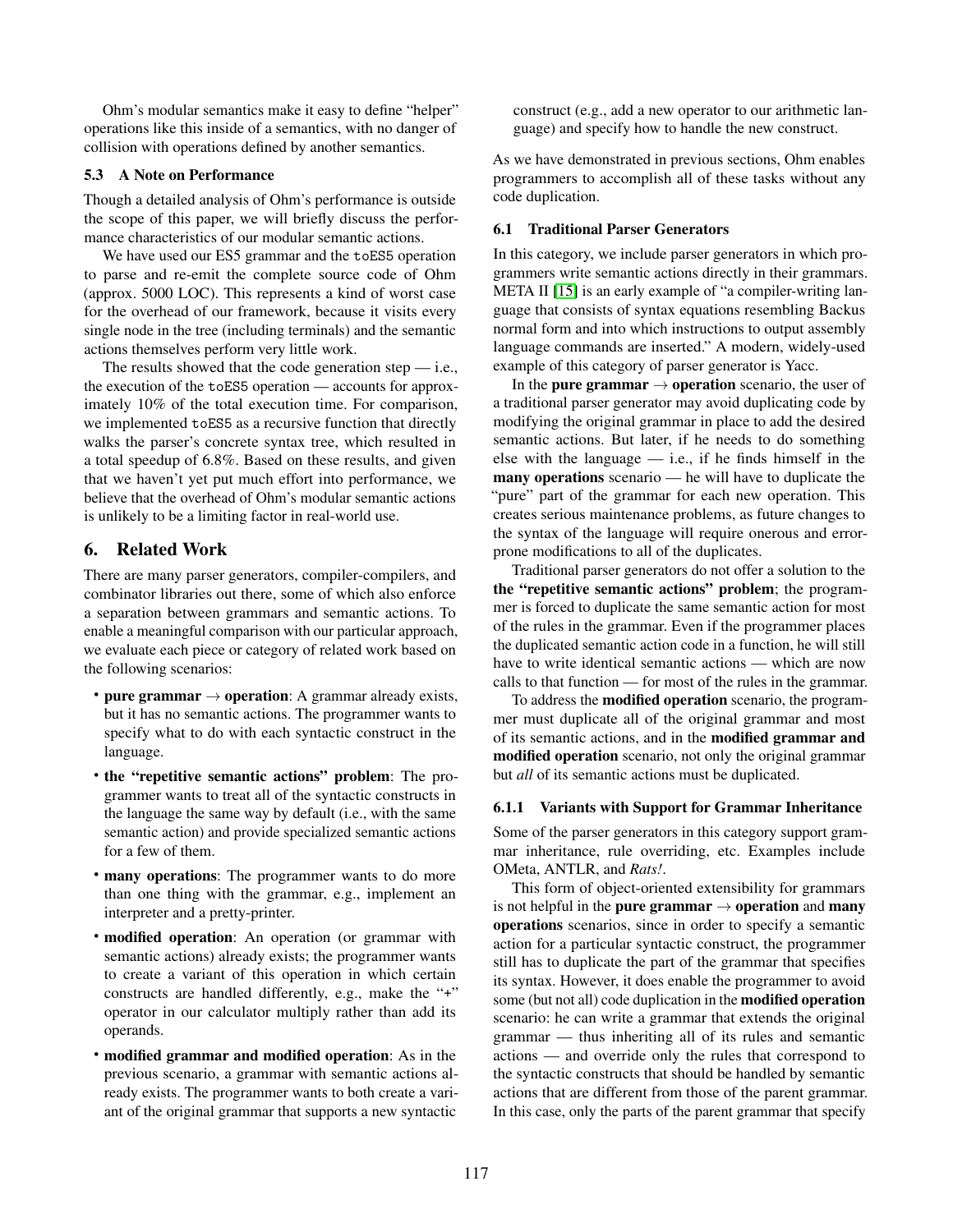the syntax of the overridden rules are duplicated. Objectoriented variants of traditional parser generators also support the modified grammar and modified operation scenario with little or no code duplication, but like other traditional parser generators, do not offer a solution for the "repetitive semantic actions" problem.

#### <span id="page-10-0"></span>6.1.2 The "AST Solution"

While traditional parser generators are not explicitly designed to keep grammars separate from semantic actions, they do not prevent this separation. It is common for programmers to write a single set of semantic actions that construct an abstract syntax tree (AST). The particular representation of the AST — classes, algebraic data types, etc. — in turn determines the representation of the equivalent of Ohm's operations, as well as the means of extending them. All the extensibility mechanisms of the host language are available to the programmer, but conversely, the programmer must fit their design to the mechanisms provided.

For example, a programmer using an object-oriented language may write AST classes for each syntactic construct in the language. "Operations" may then be implemented as methods in these classes. However, when implementing multiple distinct operations using methods, care must be taken to avoid name clashes or modularity problems. One possible approach is to write support for visitors [\[6\]](#page-11-10) into the AST classes, and to implement operations as visitors; but no matter the approach chosen, the programmer is left to solve this problem on their own.

Abstract syntax captures the essence of a language, but may elide aspects of the input that are important for some applications. For example, syntax highlighting can depend on fine concrete details of the input, and an AST may not automatically record enough information to highlight effectively. Special care must be taken by the programmer writing supposedly general-purpose parsing code to retain just those not-obviously-significant aspects of the concrete syntax relevant to such applications.

## 6.2 Parser Generators with Built-In Support for the "AST Solution"

Some parser generators automatically synthesize AST classes from the rules of a pure grammar. As an example, JTB [\[12\]](#page-11-12) provides this functionality for JavaCC [\[16\]](#page-11-13) grammars. This design offers the benefits of the "AST solution" (see Section [6.1.2\)](#page-10-0) while saving the programmer the time and effort of building the AST classes manually. Furthermore, the parser generator can anticipate forms of extensibility required in the context of parsing that are not offered directly by the host language itself, helping the programmer express their intent more directly. For example, the parser generator may automatically produce a suitable visitor implementation. However, as with all abstract-syntax-based approaches, important details may be lost in the translation from concrete syntax.

#### 6.3 Parser Combinators

In functional languages, it is common for programmers to use *parser combinator libraries* such as Haskell's Parsec [\[10\]](#page-11-14) to build recursive-descent parsers. These libraries typically model parsers as functions, and provide higher-order functions (combinators) for composing them.

While a large number parser combinator libraries are available for functional languages, to the best of our knowledge none of them enable the programmer to modularly separate code that recognizes the input (grammars) from code that processes it (semantic actions). There are, however, objectoriented parser combinator libraries that do achieve this form of modularity; we discuss one of them below.

### 6.3.1 Executable Grammars in Newspeak

Newspeak's Executable Grammars (NSEGs) [\[1\]](#page-11-6) are a parser combinator library written in a state-of-the-art object-oriented language [\[3\]](#page-11-15). Like Ohm, the library separates grammars from semantic actions, and leverages various language features of Newspeak to provide better modularity than parser generators in the previous categories. NSEGs encourage the programmer to write a "pure" grammar as a class, which is customized for each operation via a *mixin* that supplies specific semantic actions.

NSEGs support all of our scenarios without any code duplication, with the exception of the modified operation scenario. The problem is that, following transformation by a mixin, a rule's raw CST is no longer available: the semantic value generated by the mixin takes its place. Subsequent mixins that need access to the CST must duplicate the relevant fragment of the grammar to recover it.

Executable Grammars offer extensibility of both grammars and semantic actions by leveraging language features such as mixins and nested classes that are offered by Newspeak. But the fact that these features are not available in most mainstream languages limits NSEG's potential as a cross-language design. Ohm provides its own mechanisms for supporting modularity and extensibility, which are independent of the host language it happens to be running on. This lets programmers write semantic actions in a language they are already familiar with, and enables access to the libraries available for that language.

While Ohm performs arity checks on semantic actions that help avoid common classes of error, NSEGs offer no equivalent. An NSEG semantic action will fail at parse-time if its arity is incorrect, whereas Ohm will reject an incorrect semantic action dictionary as it is constructed, rather than when it is used. The lack of static checks on semantic actions in NSEGs is especially problematic in cases where the block once had the correct number of arguments, but where the grammar has subsequently evolved. Newspeak's advanced reflection facility [\[2\]](#page-11-16) could, in a future version of the NSEG library, be used to detect arity errors at grammar construction time, as Ohm does.